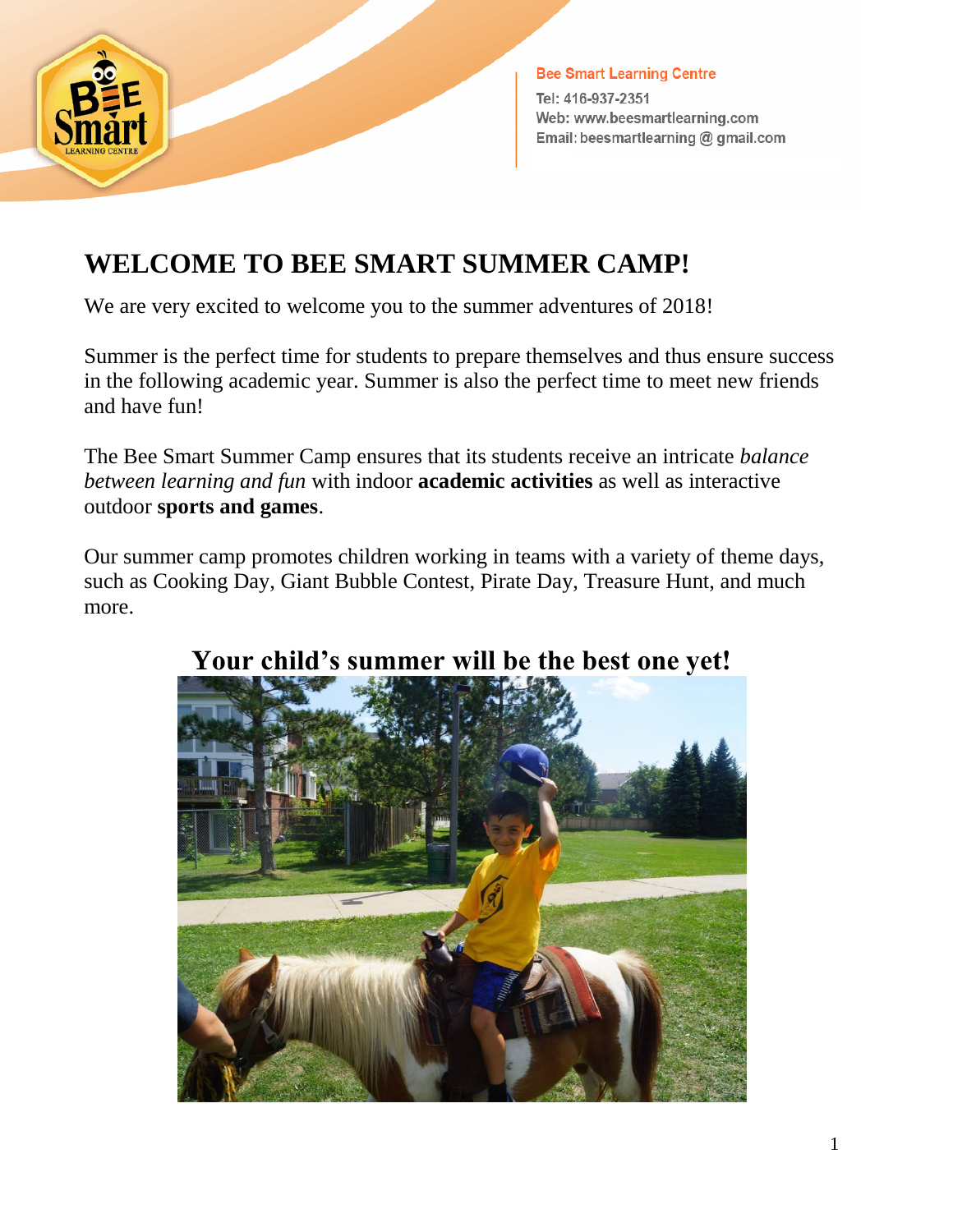

**Bee Smart Learning Centre** Tel: 416-937-2351 Web: www.beesmartlearning.com Email: beesmartlearning @ gmail.com

**Academic programs** offer enrichment throughout the summer in Mathematics, Science, French and English/ESL. For detailed program descriptions, please refer to pages  $4 - 6$ .



Our international ESL students come to Bee Smart Summer Camp to learn English. They make new friends and accomplish so much.

One student from China wrote a letter to his new friend in Italy! Bee Smart allows acquaintances to blossom into friendships all around the world.

**Fun daily activities** include playing in the playground, running in the field, and swimming. We also go on **an exciting field trip**  every two weeks**.**

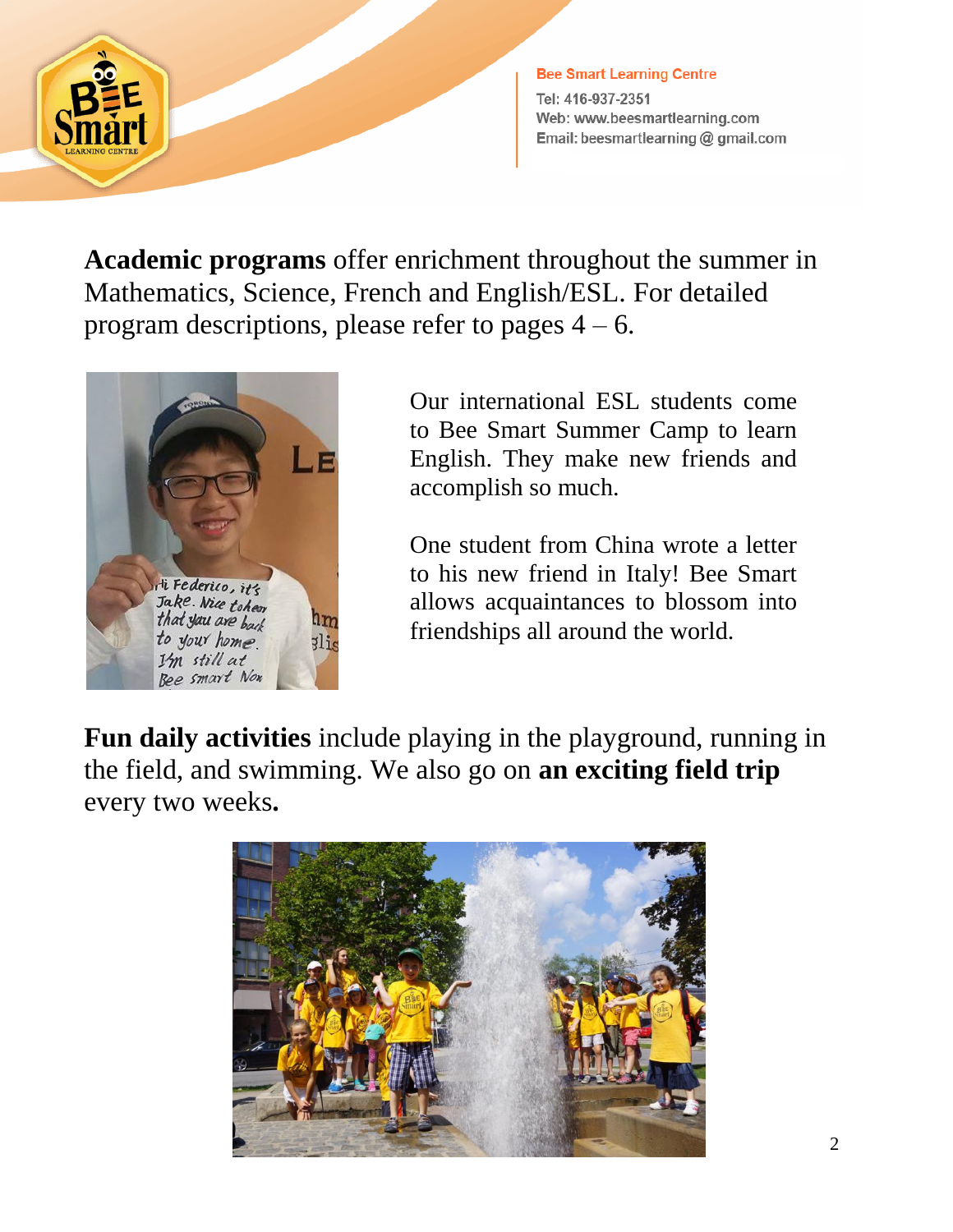

#### **Bee Smart Learning Centre**

Tel: 416-937-2351 Web: www.beesmartlearning.com Email: beesmartlearning @ gmail.com

#### **Camp Location:**

1 Brooke St, Thornhill, ON L4J 2K7

Our Camp is located next to a large field and a beautiful park.

We are within walking distance to the Thornhill swimming pool.

Image Source: Google Maps

#### **Dates:**

**Session 1**: July 2- July13 **Session 2**: July 16 - July 27 **Session 3**: July 30 - August 10 **Session 4**: August 13 - August 24 **Session 5:** August 27 - August 31

**Fees:**

**Half Day** (9:00 a.m.-12:00 p.m.) \$180 per week



#### **Hours:**

9 a.m. - 5 p.m. (Monday-Friday)

**Extended care (free of charge)** 8:00 a.m. - 9:00 a.m. and 5:00 p.m. - 6:00 p.m. *\* Please see a detailed schedule on page 7.*

 \$45 per day \$5 per day - lunch

**Full Time**  $(9:00 \text{ a.m.} - 6:00 \text{ p.m.})$  \$300 per week (including lunch)

\$275 per week (lunch is not included)

**Transportation Additional charges will apply** 

A non-refundable deposit of \$250 is due with each full time application.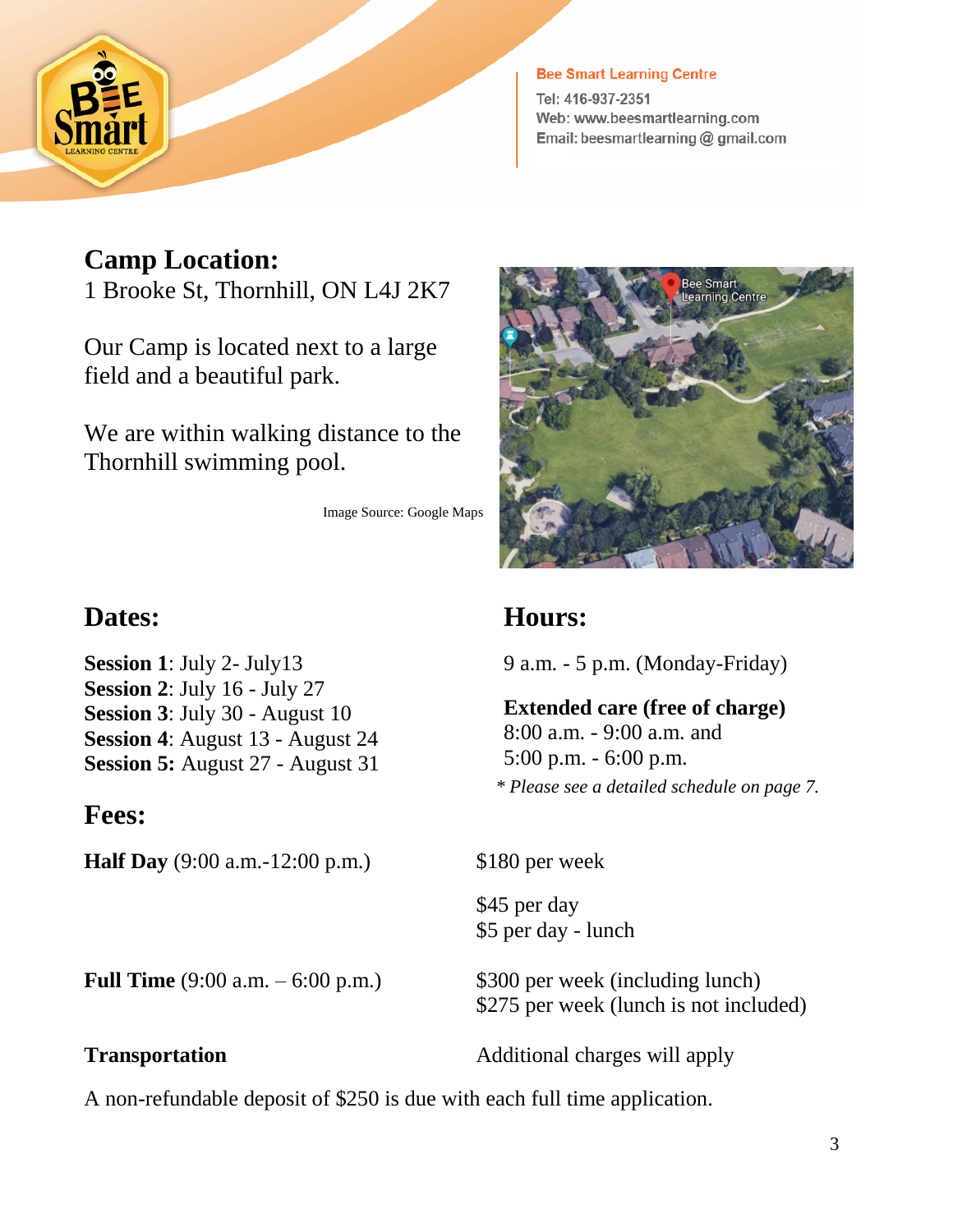

#### **Bee Smart Learning Centre**

Tel: 416-937-2351 Web: www.beesmartlearning.com Email: beesmartlearning @ gmail.com

#### **PROGRAM DESCRIPTIONS**

#### **Math & Science**

Combining fun with challenge and growth, Bee Smart Learning Centre offers one-of-akind mathematics and science programs since 1996.

- Tutoring & Enrichment of the mathematics curriculum for all learners.
- Development of mathematical thinking and problem-solving, logic and reasoning skills.
- $\blacktriangleright$  Preparation for mathematical competitions in small groups
- Students learn interesting and interactive scientific experiments.



Students participate in exciting field trips and laboratory work.

#### **English Language**

- Learn English by studying with qualified, native speaking English instructors.
- The course includes: Reading Comprehension, Creative Writing, Grammar and Spelling.
- Helping students of all ages and levels succeed in their level of study.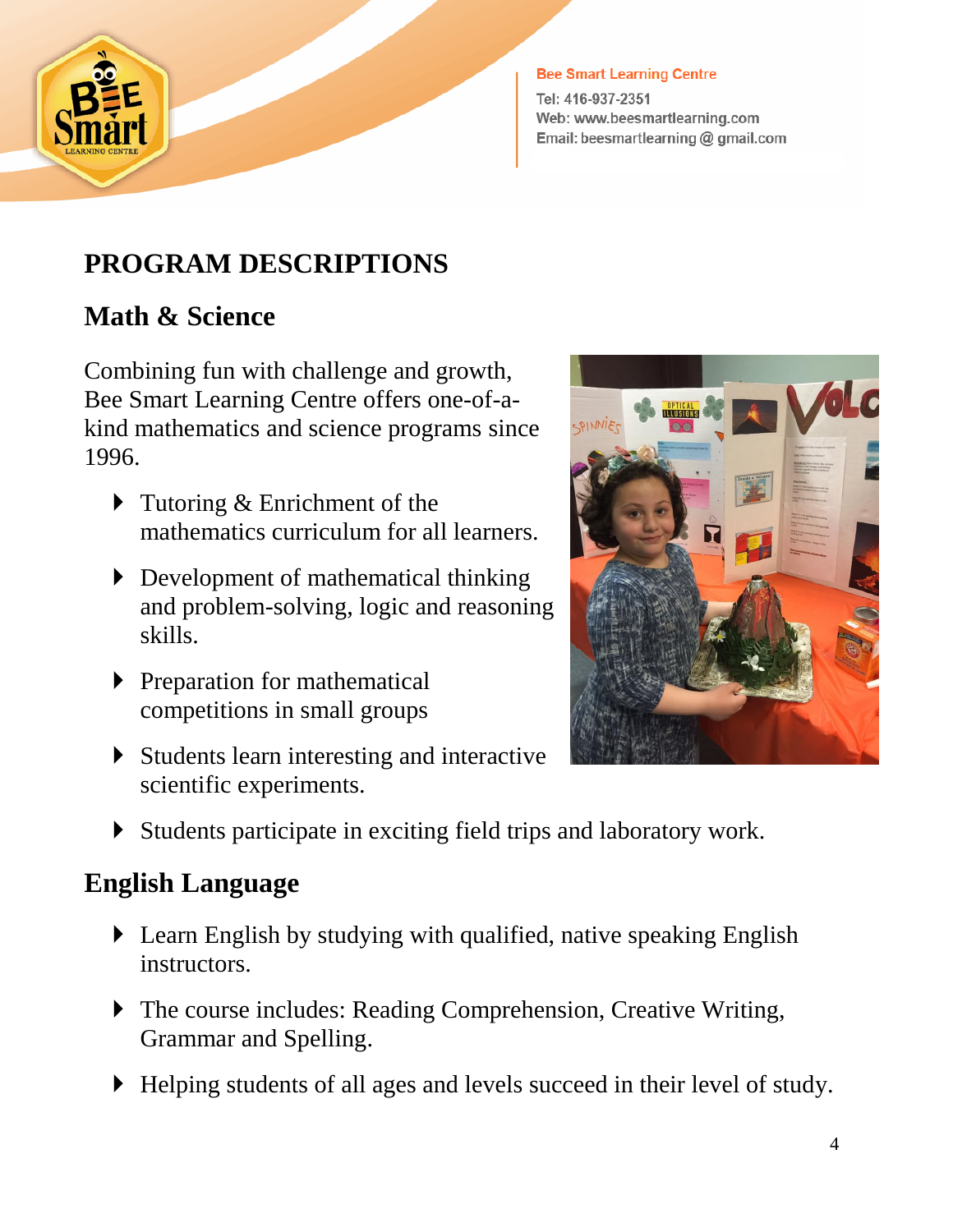## **ESL Program - International students are welcome!**

The ESL program is designed for students of all ages and levels.

Since 2010, Bee Smart has been running successful ESL programs with international students from Asia and Europe joining Canadian students in small groups to learn speaking, reading and writing skills.

The ESL students did not only succeed in learning English inside the classroom, but they were also given the opportunity to apply their English skills outside of the classroom during our many educational field trips!

Students visited the **Distillery Historic District** in downtown Toronto – an internationally acclaimed village of brick-lined streets and dozens of vibrantly restored Victorian Industrial building. Students were able to apply their reading and writing skills during our tour of **Toronto's First Post Office**.

The students visited the reading room, complete with its original fireplace, where students composed and mailed letters using traditional quills and seal their envelope with old-fashioned sealing wax and stamp.

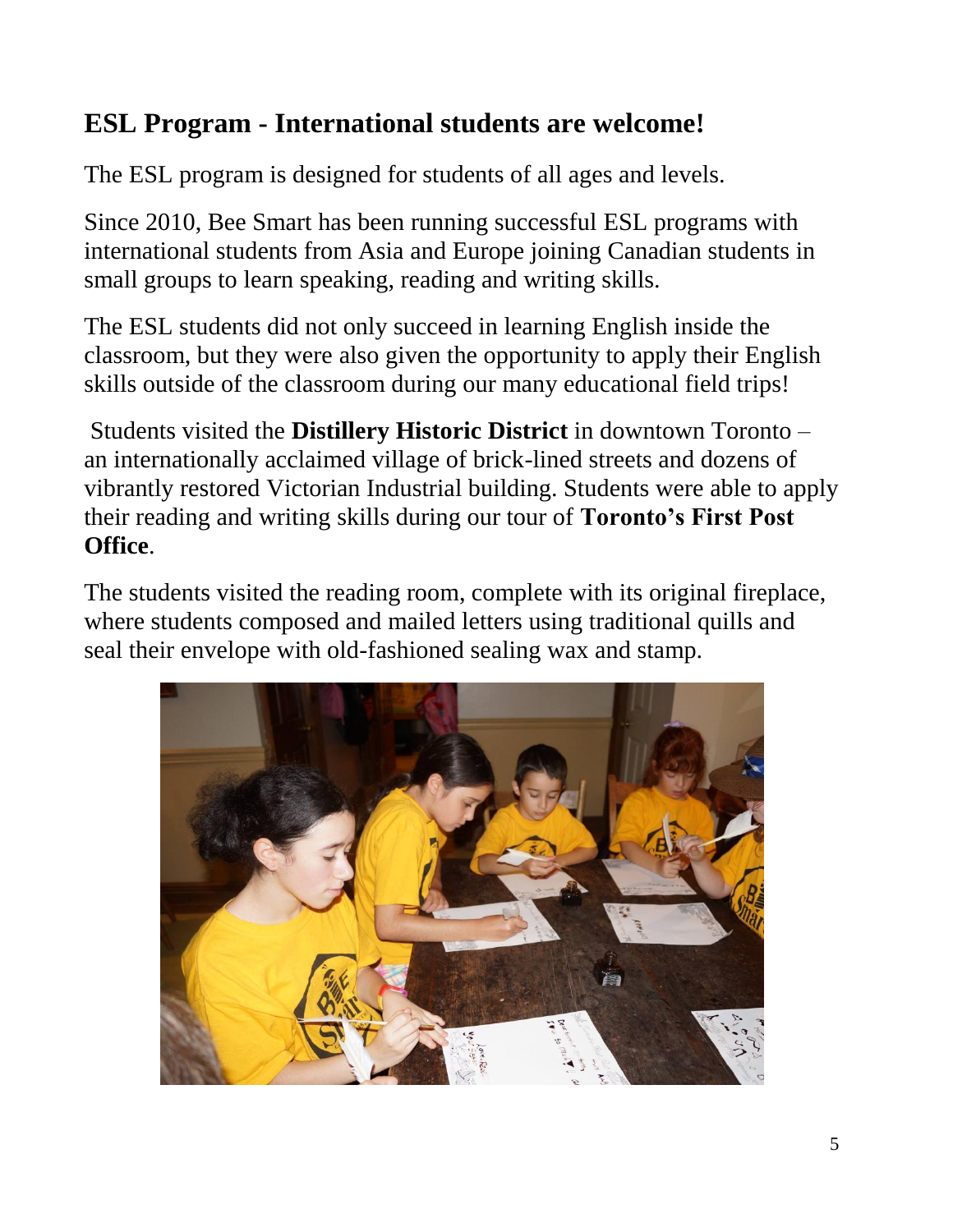## **Visual Art**

#### **"All children are artists. The problem is how to remain an artist once one grows up."** *- Pablo Picasso*

The Bee Smart Learning Centre offers an exciting Visual Arts program in which students learn Visual and Spatial Memory using a variety of media including sketching, painting, and sculpting.



## **Get Ready for School**

The Bee Smart Learning Centre offers an exciting program in which young students are prepared for school.

**Reading -** Students learn how to read in a fun and interactive environment!

**Mathematics -** Students learn basic mathematics and logic skills!

**Hands-on-Science -** Students learn basic science through safe and exciting experiments!

**Visual Arts, Theatre, Sports**